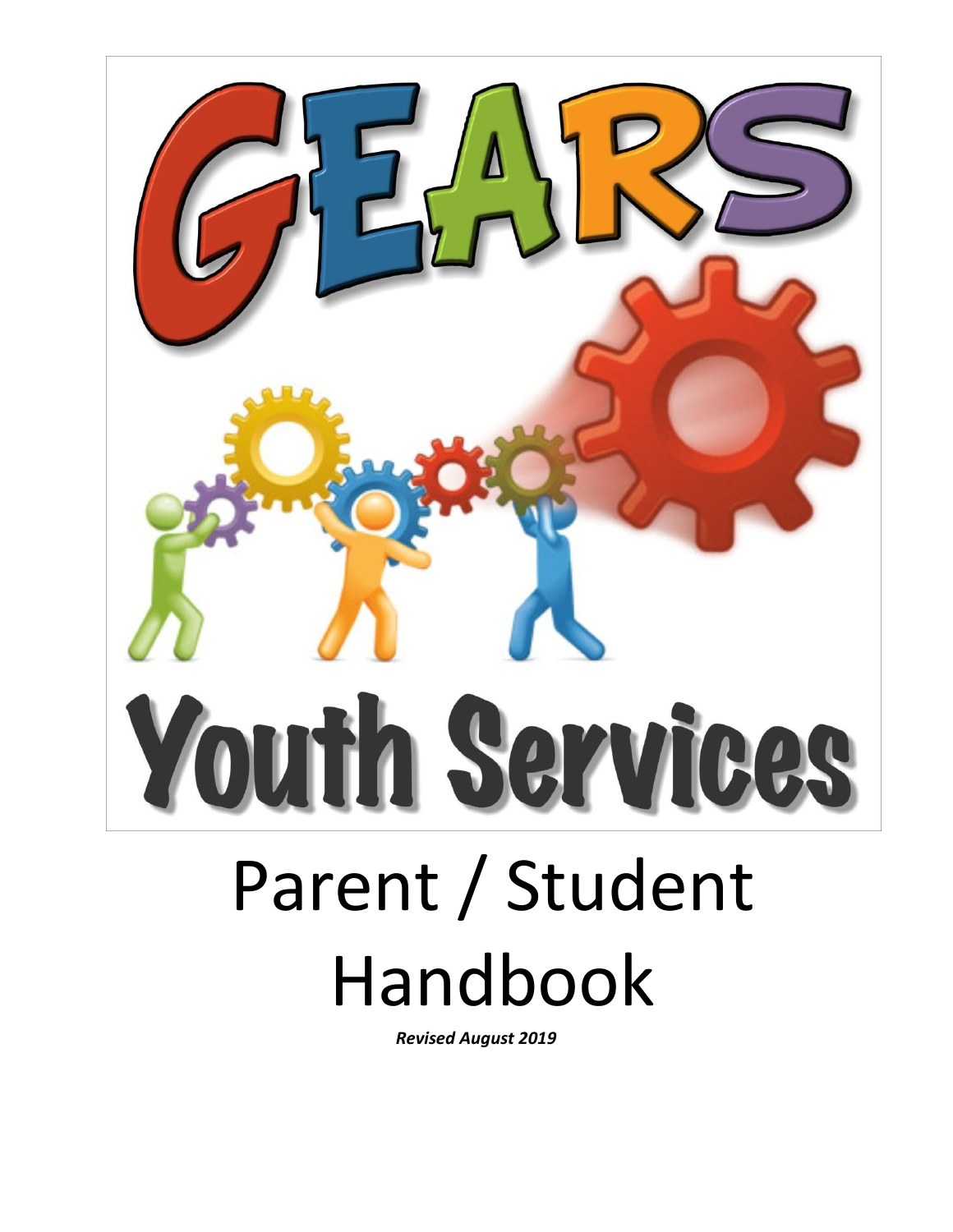- **I.** Hours of Operation: After-school 2:45 pm 6:30 pm Summer Camp 7:30 am 6:00 pm
- **II.** Late Pick-up Fees: A late fee of \$1 per minute will be charged to students who are not picked up by closing. All late fees must be paid before future services are rendered. Failure to pay late fees will result in termination of all services at GEARS.
- **III.** Rates: *After School Registration Fee \$50 per child; Summer Registration Fee \$100 per child*

| A. | 2019 After school Rates:                                                  |                                                             |
|----|---------------------------------------------------------------------------|-------------------------------------------------------------|
|    | After School Single Child                                                 | \$50                                                        |
|    | Multiple Child                                                            | \$50.00 1st child / \$40.00 each additional child           |
| В. | 2020 Summer Camp Rates: Full-Time (FT; Mon - Fri) Part-Time (PT; Mon-Thu) |                                                             |
|    | Summer Camp Full-Time                                                     | \$125.00                                                    |
|    | Summer Camp Part-Time                                                     | \$95.00                                                     |
|    | Multiple Child Full-Time                                                  | \$125.00 1st child / \$95.00 each additional child Multiple |
|    | Multiple Child Part-Time                                                  | \$95.00 1st child / \$75.00 each additional child           |

#### **IV.** Payments:

GEARS Youth Services, Inc. receives payments in the form of debit, credit, or PayPal. We do not accept personal checks. Payments are accepted by phone or in person during normal operating hours. GEARS does not accept phone payments on days that the office is closed.

Online payments may be made through [www.paypal.com](http://www.paypal.com/) [b](http://www.paypal.com/)y "sending money" to [gearsyouth@yahoo.com.](mailto:gearsyouth@yahoo.com) You may also set up recurring payments to be automatically drafted from your account. Easy set up is available on the GEARS website at [www.gearsyouth.com.](http://www.gearsyouth.com/)

## A. Late Payments:

All payments are due Friday prior to receiving service (by closing). Payments received after closing on Friday is considered late, and will incur a \$10 late registration fee.

## GEARS WILL NOT ACCEPT PAYMENTS AFTER 9:00 pm on FRIDAYS or during the weekend. Payments received after 9:00pm Friday will be applied to the following week's tuition.

PLEASE NOTE: GEARS provides the option of week-by-week registration. Families are not required to attend each week. However, to ensure that all slots are filled, we ask that you communicate your plans for non-attendance. If a parent chooses to reserve their child's spot, a \$25 hold fee will be required during after school months, and \$50 hold fee will be required during summer months. If a parent does not pay the hold fee, and / or does not enroll after two consecutive holds, they will forfeit their spot at GEARS.

## B. Refunds / Credits:

GEARS does not provide refunds for payments. GEARS will allow payments to be credited if the student cannot attend GEARS due to the following circumstances:

- Death of a parent, grandparent, or sibling (obituary proving relationship must be provided)
- Student hospitalized overnight (hospital documentation provided)
- Overpayment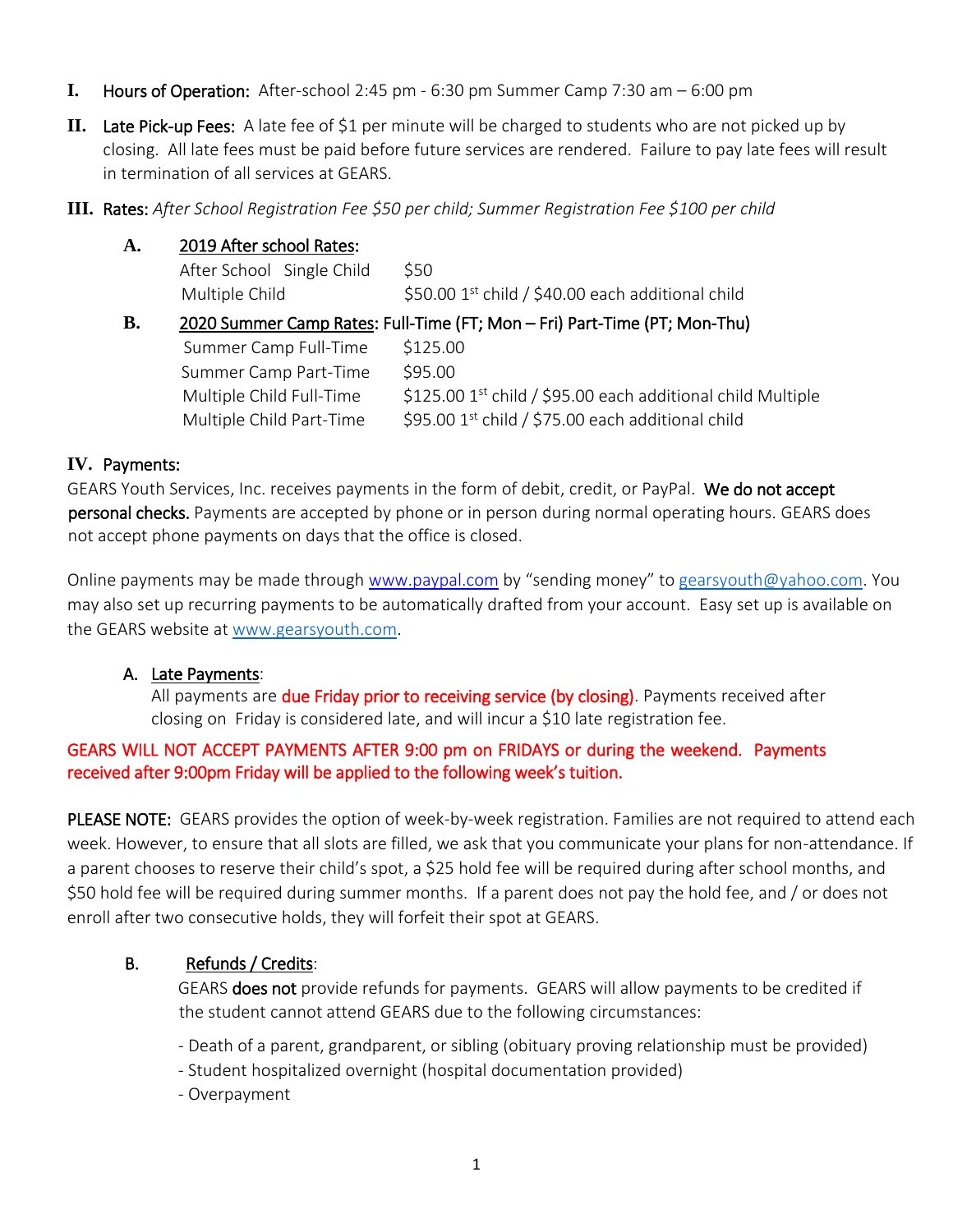# V. After School Academic Assistance:

GEARS staff / volunteers will assist students with homework assignments, test preparation, and projects. Students are expected to complete homework assignments with accuracy, and to a standard of excellence, but may have to complete some assignments at home.

## **A.** Daily Homework Assignments:

GEARS guarantees high quality homework assistance for EVERY child each day. The time allotted or each child may vary per assignment. Homework assignments will be verified by a GEARS staff / volunteer using the student's agenda or weekly newsletter. These assignments are transferred to a GEARS homework tracker to track the progress or completion of each assignment. GEARS is NOT responsible for the completion of every assignment, or assignments that are not recorded in the daily agenda or weekly newsletter.

## **B.** Tests:

GEARS staff / volunteers will evaluate students' knowledge for weekly tests and quizzes through drills, flash cards, and sample tests. A study-guide should be provided by the student at least three (3) days prior to the test to ensure that key content is reviewed. Cumulative tests, such as nine-weeks tests or benchmark tests may not be covered entirely during GEARS afterschool sessions.

## **C.** Projects:

GEARS staff / volunteers will make recommendations for project ideas and assist with the research for projects. If materials are available, students may work on projects while at GEARS. GEARS staff / volunteers will assist with the accuracy and creation of models, posters, booklets, PowerPoint, etc. GEARS staff is not responsible for the planning, development, and completion of projects.

## **D.** Tutoring:

GEARS does not provide individual tutoring during normal operating hours. Recommendations for individual tutoring may be arranged with a GEARS Director.

## **E.** Materials:

GEARS provide basic materials for academic assistance. Basic supplies include paper, index cards, pencils, markers, crayons, glue, scissors, rulers, and protractors. Additional supplies such as scientific / graphing calculators, display boards, binders, and specific classroom supplies must be provided by a parent.

PLEASE NOTE: GEARS cannot guarantee the availability of computers and printing for extensive use. Parents may provide their students with personal laptops if they require daily use of computers to complete homework assignments.

# VI. Lockers / Storage:

GEARS does not provide storage for personal items. Therefore, we recommend that valuables are not brought to GEARS during after school and summer programs. Also, please refrain from leaving personal belongings in the facility overnight unless it has been approved by GEARS Directors.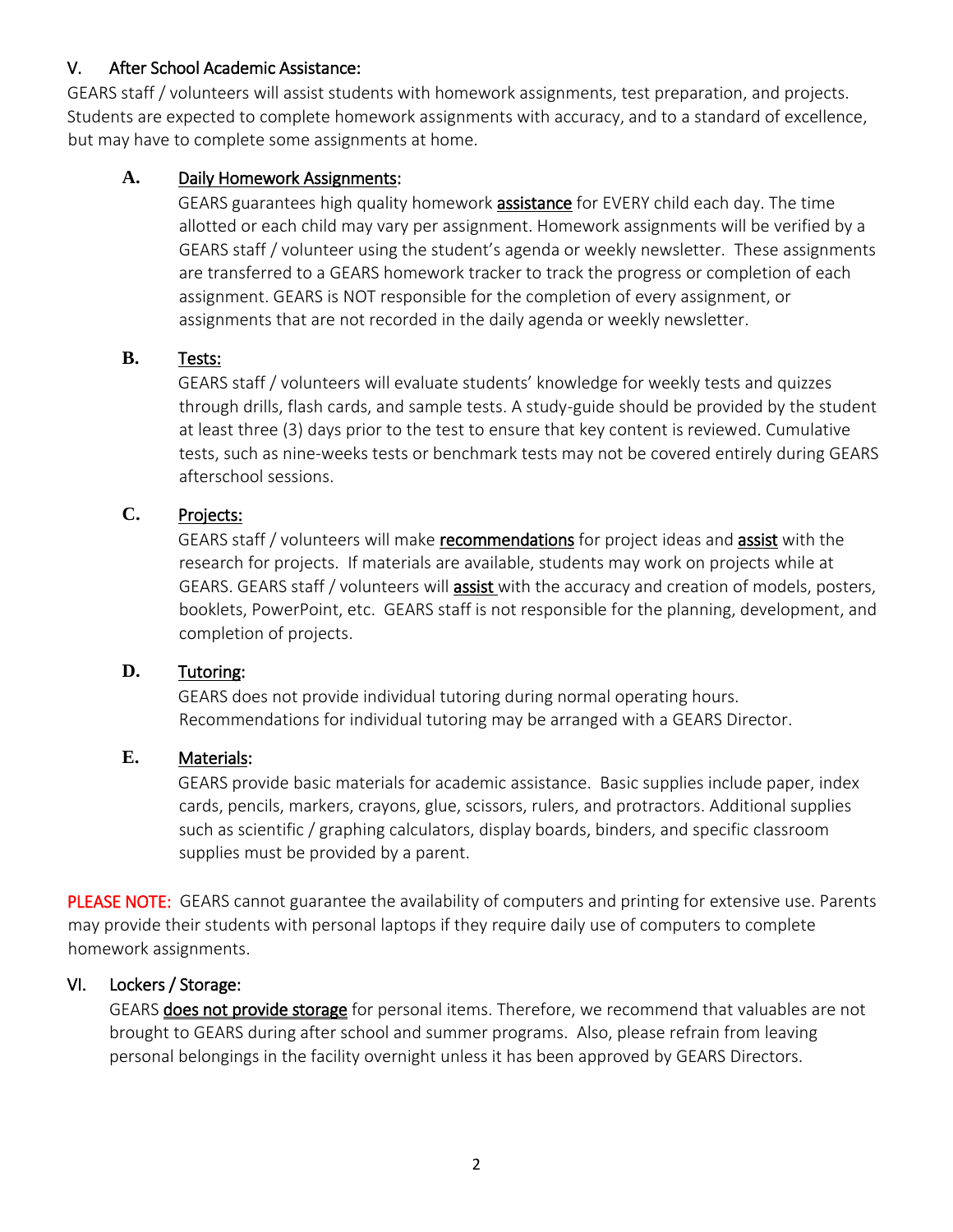# VII. Transportation:

GEARS will not transport students home, or to locations other than GEARS functions without written consent.

## A. Emergency Changes:

GEARS Transportation Director will notify parents if there are any emergencies during field trips.

## **B.** Illness or School Misconduct:

GEARS Youth Services does not provide transportation for early dismissals or late dismissals due to illness, misconduct, or extracurricular activities.

# **C.** Behavior Expectations:

Drivers will follow all transportation laws to ensure your child's safety. Students are always expected to remain seated, and secured in their safety restraints. Occupants must respect the drivers and other students by using appropriate language, volume, tones, and attitudes. Occupants must respect the personal space and properties of others. Physical, and / or verbal aggression is NOT ACCEPTABLE! Violators of this section will receive the appropriate consequences per GEARS Discipline policies.

# VIII. Check-In / Dismissal:

- A. Youth will be released to parents/guardians and persons specified on the emergency contact form. NO CHILD WILL BE RELEASED TO A PERSON WHO IS NOT LISTED AS AN EMERGENCY CONTACT, OR WITHOUT CONSENT FROM A LEGAL GUARDIAN.
- B. GEARS has added an extra layer of security for your child's protection. You may provide a 4-digit security code. Example: RN12 This code may be given to a trusted adult (at least 18 years old) to pick up your child in case of last minute arrangements. If you feel that this code has been breached, notify GEARS immediately!
- C. Proper government issued identification must be reviewed, copied, and filed for anyone other than the parent / guardian who picks up a child.
- D. Parents MUST sign their child out each day upon dismissal. NO CHILD WILL LEAVE THE FACILITY WITHOUT BEING SIGNED OUT BY A PARENT / GUARDIAN (at least 18 years old).
- E. Once signed out, students should not return to recreation areas for continued activities.
- F. GEARS does not allow children to sign themselves out.
- G. GEARS students who are already on the campus from previous school activities MUST report to after school programs at dismissal unless GEARS has been notified by a parent.
- H. During summer months, parents will transport their child(ren) to and from GEARS facilities. Parents must sign their child in at the front desk on the sign in / sign out sheets. Parents must sign their initials and specify the time. NO CHILD SHALL ENTER THE FACILITY WITHOUT A PARENT SIGNING IN!
- I. Parents may not enter spaces beyond the front desk / foyer without permission from GEARS staff.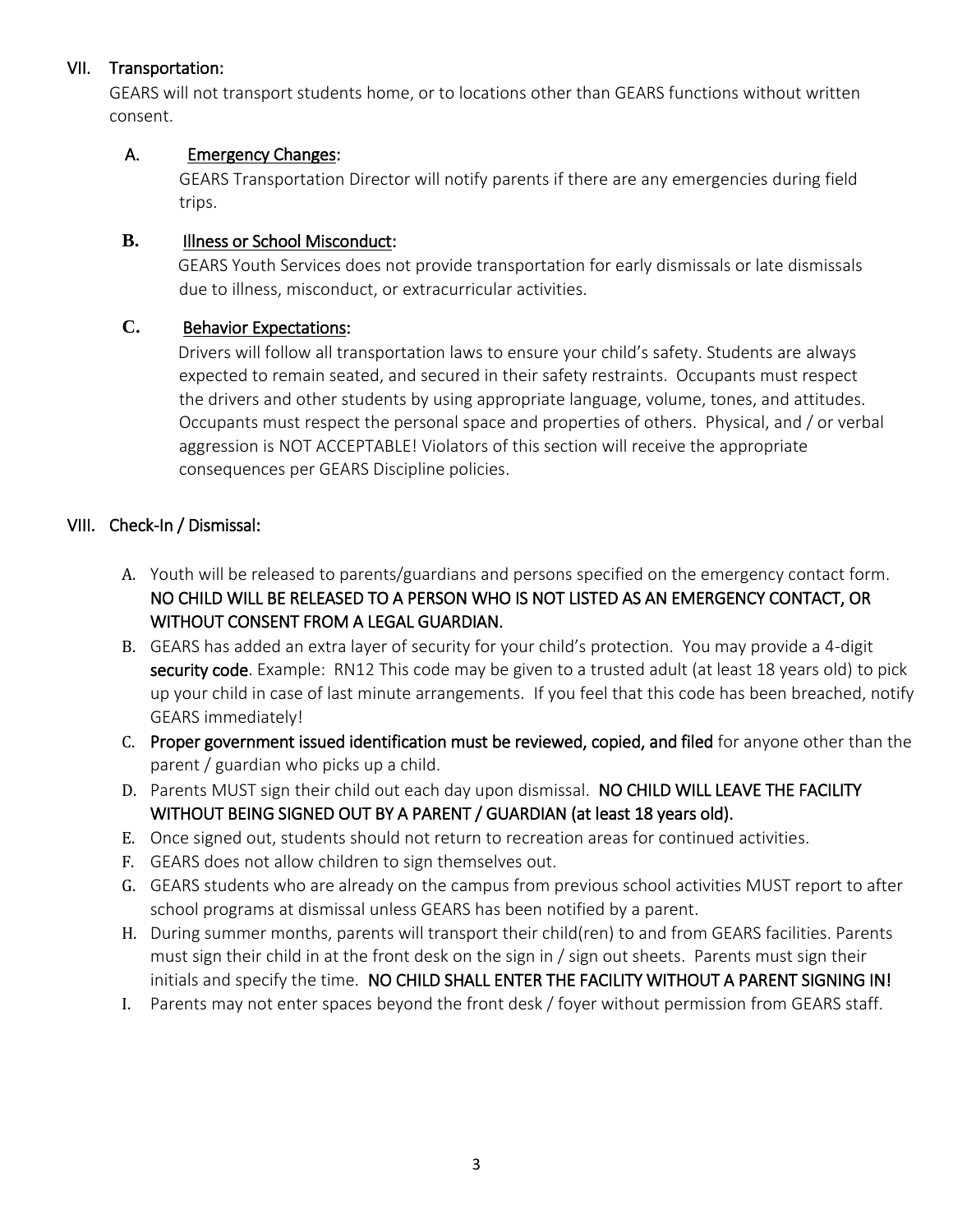## IX. Early Dismissals / School Cancellations:

- **A.** GEARS does not provide after school care on early dismissal and school cancellation days if the cancellation or dismissal was determined before the opening of GEARS programs at 2:30pm.
- B. If school is cancelled due to any situation that affects the operations of GEARS after school programs, parents will be notified to pick up their child as soon as possible. This includes but is not limited to extreme weather conditions, loss of water, plumbing, or electricity.

# X. Important Dates: (These dates are subject to change. Please visit the GEARS website for updates.) GEARS WILL NOT BE OPEN on the following dates for the 2019-2020 academic year:

| First day of school            |
|--------------------------------|
| Closed Labor Day               |
| Closed Teacher Work Day        |
| Report Cards                   |
| Closed Thanksgiving Break      |
| Closed Winter Break            |
| Closed Teacher Work Day        |
| Closed MLk day                 |
| Report Cards                   |
| Closed                         |
| Closed Teacher Work Day        |
| Closed Presidents day          |
| Closed Teacher Work Day        |
| Make-up Day                    |
| Make-up Day                    |
| Report Cards                   |
| Make-up Day                    |
| Closed Spring Break            |
| Closed GEARS Staff Development |
| Closed Memorial Day            |
| Half days                      |
| Last day                       |
| Report Cards                   |
|                                |

\*If a make-up day is not needed, it becomes a student holiday.

## XI. Meals:

Freedom Within Walls, a nonprofit organization, provides a nutritional snack and dinner each day. Please visit their website at [www.freedomwithinwalls.org](http://www.freedomwithinwalls.org/) for more information about their organization. Meals are prepared per DHEC nutritional and serving guidelines.

- 1. One meal and one snack served by the center shall be planned to meet the child's nutritional requirements per the USDA Child Care Food Program Guidelines in proportion to the amount of time the child is in the center each day with no more than four hours between food services.
- 2. Sugar sweetened beverages shall not be served.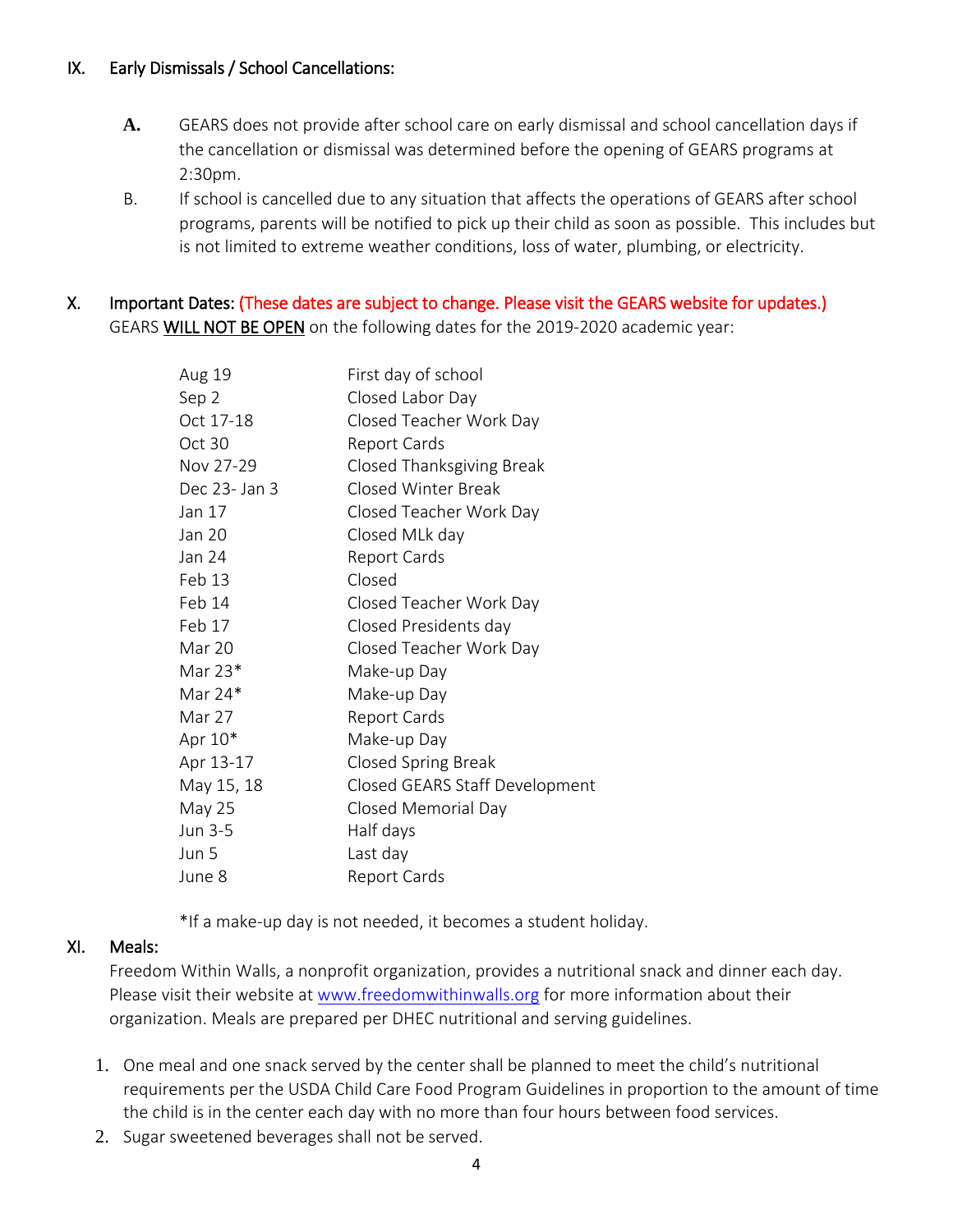3. Only skim or 1% milk is served to children age two and above.

| Sample Lunch / Dinner Menu:     | Sample Snack Menu:           |
|---------------------------------|------------------------------|
| $2$ oz. Corn                    | 6 Lance Whole Grain Crackers |
| 8 oz. 1% Chocolate / White Milk | 4 oz. Mixed Fruit            |
| 2 oz. Baked Chicken             | Water                        |
| 2 oz. Dinner Roll               |                              |

All students will be served, but meals must be consumed on GEARS premises. Parents who pick their child(ren) up before snack / dinner is not guaranteed a meal. Food allergies are carefully considered during preparation. Optional meals will be provided to students who have a **documented** food allergy. Please make sure all allergies are specified on your child's GEARS Student Application. Students may bring their own snack / meal. However, it is recommended that parents limit sugary snacks and drinks.

## XII. Parent / Family Communication:

GEARS Youth Services has an open-door policy. Parents and guardians may access their children at our facilities any time. We welcome your communication and value your relationships. We do ask, however, that you respect the spaces designated for homework and youth activities by allowing GEARS staff to escort you to proper locations.

- 1. Communication to parents about injuries / accidents will be done by GEARS Directors or staff / volunteers. A written Accident and Injury form must be completed. Parents will be notified via phone, in person, email, or written notification about injuries and accidents.
- 2. Parents / guardians will be provided full access to their child(ren) at all times. During field trips, parents will be provided the Directors' cell phone numbers upon request.
- 3. Parents will be notified about facility closings, and other important dates via email, postings, GEARS website, GEARS Facebook page, Remind app, and / or text messages.
- 4. Parents will be notified immediately if:
	- 1. your child is taken to the hospital or police station
	- 2. there is any injury requiring medical attention
	- 3. your child is missing / lost
	- 4. your child is immediately terminated from a program or event
	- 5. uncontrollable, or defiant behavior
	- 6. emergency officials (fire, police, EMS)
	- 7. there is an emergency evacuation or lockdown

## To join Remind, simply send the text message "@gearsy" to the number 81010 and follow the prompts.

## XIII. Physical Activity:

1. GEARS Youth will receive at least 60 minutes (1 hour) of physical activity that includes basketball, dodge ball, kickball, jump rope, etc. Indoor recreation includes team building activities, crafts, board games, enrichment activities, and technology. All indoor and outdoor recreation is carefully monitored by GEARS staff / volunteers. GEARS provide all recreational equipment including basketballs and goal, Frisbee, jump rope, kickball, etc.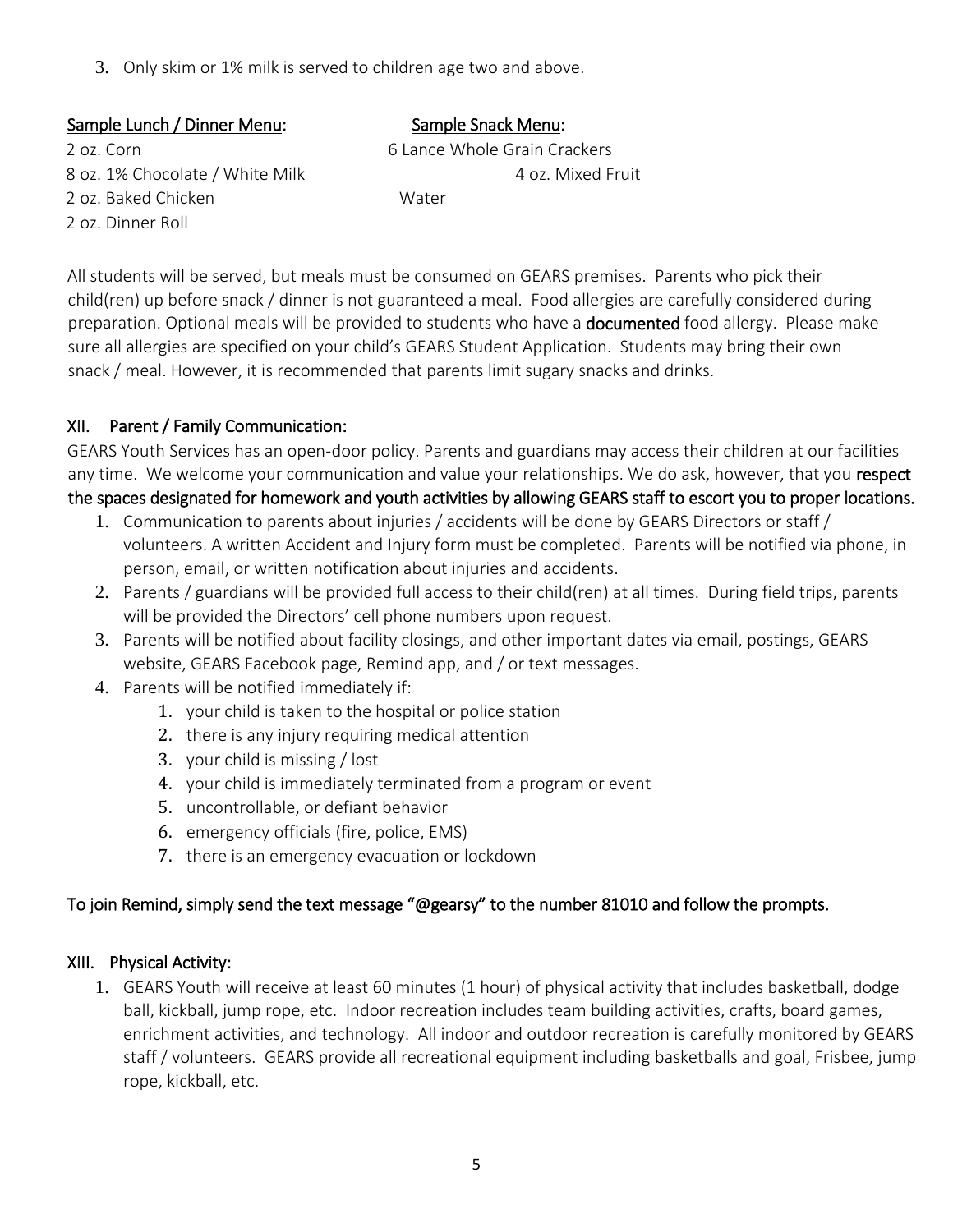2. Video games are limited to 20 minute sessions (during summer months). During academic months, video games will be limited to Fridays only, or when weather does not permit outside recreation. All games and DVDs are age appropriate, and must be approved by a GEARS Director or Manager.

## XIV. Behavior Management Philosophy:

A. Discipline is based on individual circumstances, situations, and the developmental needs of the child.

- B. Each situation is unique. Therefore, our behavior management, expectations, and guidelines are created using the consistent themes of safety and comfort, both physical and emotional. Our goal is to teach the child to learn from situations, take personal responsibility and ownership of one's own actions, as well as build social skills and independent problem solving.
- C. There is no one "correct" way to discipline; the goal is to maximize the growth and development of the child and for the protection of the group and individuals within it.
- D. We strive to enable the child to solve his/her problems in socially acceptable ways, to foster respect for others, their rights and feelings, while at the same time, ensuring that others respect the child, his / her rights and feelings.
- E. GEARS staff and volunteers are encouraged to use "Balanced Consequences" which are to be explained to the child so that they may see the connection, have a clear understanding of the offense and consequences.
- F. Techniques for handling various discipline situations by GEARS staff and volunteers are:
	- prevention of discipline situations through intervention and redirection
	- allowing and guiding decision-making and problem solving
	- mediation and the modeling of active listening
	- offering choices within program limits
	- modeling, supporting, and encouraging appropriate behavior
	- modeling, supporting, and encouraging effective communication skills use preventive measures to reduce the possibilities of offense - verbal and written warnings that include tiered consequences.
- G. Techniques **NOT** employed by GEARS Youth Services staff and volunteers:
	- No child shall receive corporal punishment including spanking
	- No child shall be subject to severe or cruel treatment, humiliation, or verbal abuse
	- No child shall be denied food as a punishment, nor will any child be force fed
	- No child shall be punished for behaviors that are the result of a medical condition diagnosed by a physician.

# H. Volunteers are responsible for maintaining youth participant behavior, participation, and organization of the facilities. Behavior Expectations for staff:

- Use appropriate language
- No cursing or degrading remarks
- Speak to youth respectfully and positively
- No insulting, embarrassing, humiliating, or berating youth
- Use encouragement, praise, and kindness
- Choose appropriate topics for conversation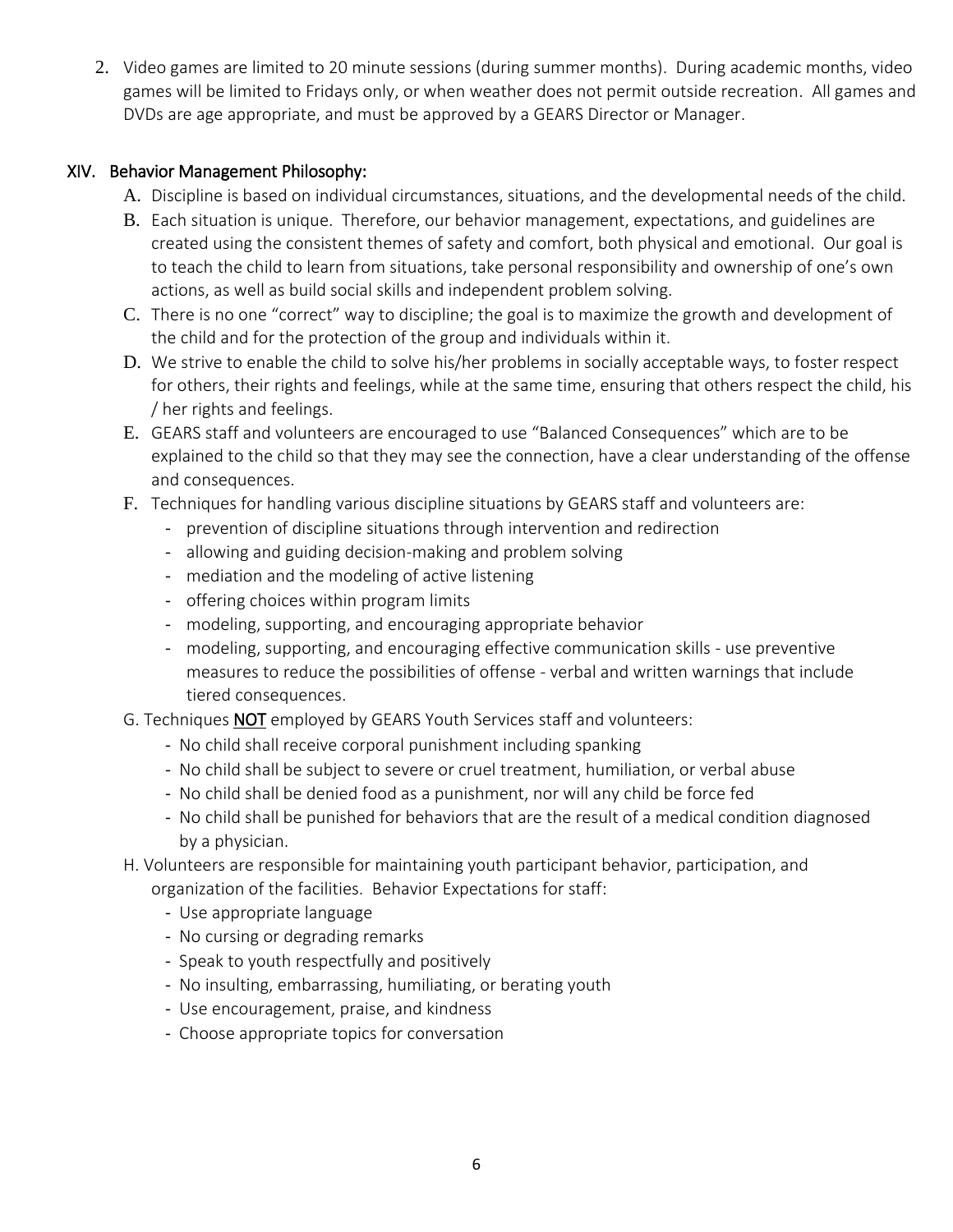## Behavior Management Philosophy Continued:

- Act as a professional and positive role model
- Abide by rules set for youth
- Stay engaged with youth throughout the event, program, or activity
- I. All youth programs share the same code of conduct. Any unlawful and / or dangerous behavior may result in the suspension from any GEARS Youth Services program; such behavior is as follows but is not limited to:
	- Breaking any Federal, State, or local laws
	- Possession or any indication of use of any illegal substances
	- Participating in behavior that is dangerous to yourself or others
	- Destruction or misuse of any materials, facility, or equipment Hateful acts
- J. GEARS Youth Services reserve the right to suspend, without refund, any participant from a program due to unlawful, dangerous, or any other behavior deemed inappropriate by the GEARS Youth Services Directors. It is the Directors' responsibility to contact GEARS staff within 24 hours of suspending any staff, or youth participant.

# XV. Christian Principles

GEARS Youth Services does not discriminate against any religion. Nevertheless, GEARS is founded and operates according to the principles of Jesus Christ. We pray, in the name of Jesus Christ. We teach the Word of God as it is written in the scriptures of the Holy Bible. Our Christian beliefs are incorporated into all programs offered at GEARS Youth Services. GEARS do not force its Christian beliefs on any individual. Students / parents may opt out of any activity due to their religious beliefs. As a Christian organization, GEARS Youth Services does not support practices that compromise, conflict, or contradict Christian morals and beliefs.